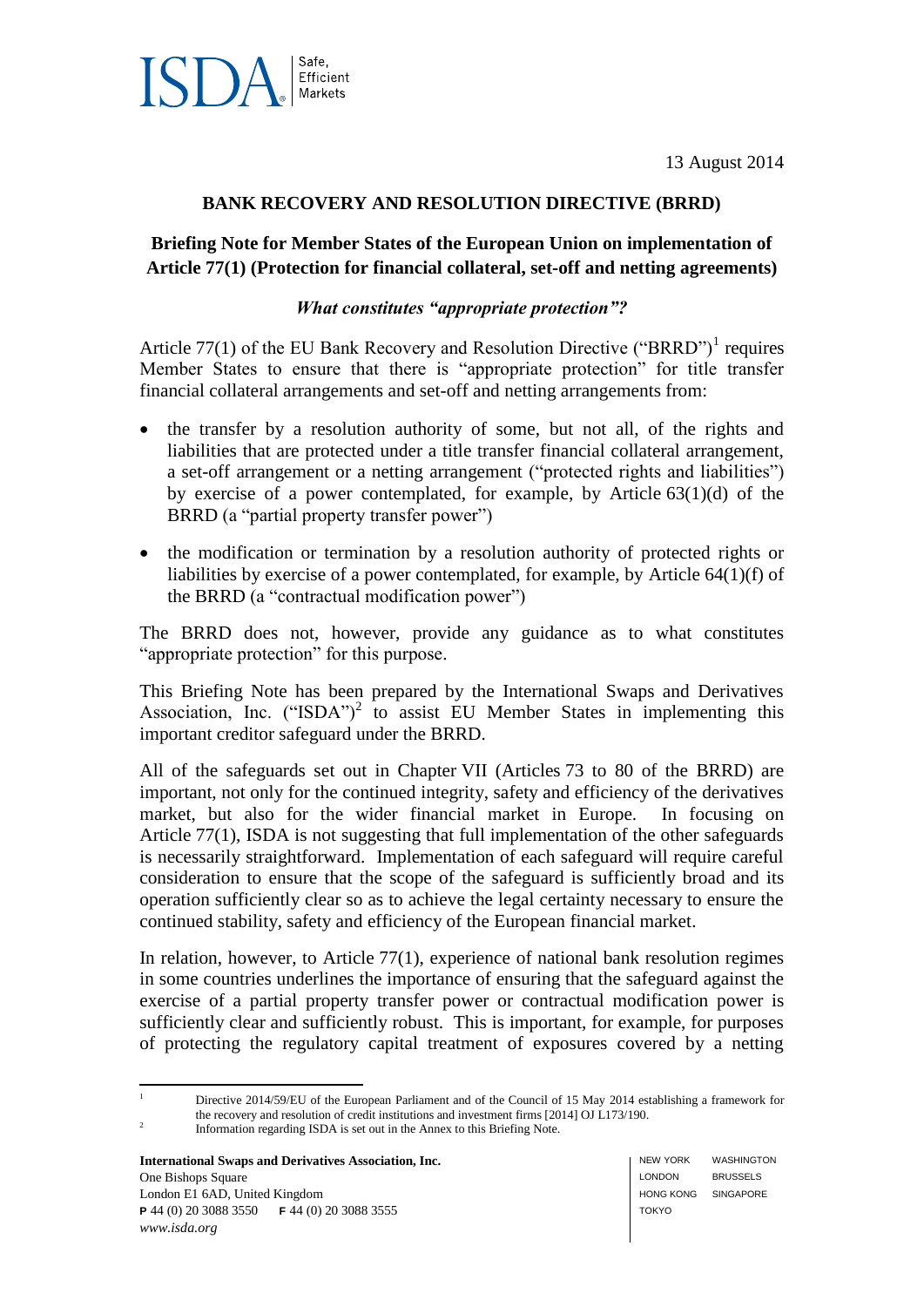## ISDA.

 $\overline{\mathbf{3}}$ 

4

agreement for the purposes of CRD IV, $3$  as noted in Recital 95 to the BRRD. But, of course, it is important more generally to ensure the robustness and integrity of the credit risk mitigation achieved by title transfer collateral, set-off and netting arrangements in order to reduce systemic risk within the financial market.

What, therefore, is necessary to ensure that title transfer collateral, set-off and netting arrangements are subject to appropriate protection from the exercise by a resolution authority of a partial property transfer power or a contractual modification power?

First, it should be clear how such powers may be exercised in relation to protected rights and liabilities. In the case of:

- (a) the exercise of a partial property transfer power, it must be the case that all rights and liabilities falling within a single title transfer collateral arrangement, set-off arrangement or netting arrangement are kept together so that either:
	- (i) all such rights and liabilities (the "protected set") are transferred as a whole, for example, to a bridge institution or private sector transferee; or
	- (ii) the protected set is left with the residual institution in resolution.

In the case of (i), it is appropriate that following such transfer, the counterparty to the firm in resolution should not have a right of early termination against the transferee solely as a result of such transfer. This is ensured by Article 68 of the BRRD and is, of course, consistent with Key Attribute 4.2 of the FSB Key Attributes.<sup>4</sup>

In the case of (ii), the counterparty should be able to exercise any early termination rights it has against the institution in resolution once any period of suspension under Article 69 of the BRRD has ended and assuming, of course, that the relevant early termination right is not nullified by Article 68 of the BRRD. This, too, is consistent with Key Attribute 4.3 and Annex IV of the FSB Key Attributes.

(b) the exercise of a contractual modification power, a resolution authority must not be permitted to use that power to disrupt the protection conferred by the relevant title transfer collateral arrangement, set-off arrangement or netting arrangement in any way, including (without limitation) by modifying the contract in such a way as to remove the right to set off or net the protected rights and liabilities or to otherwise alter the substantive effect of such an arrangement.

Secondly, and crucially, it is important that the remedy for any breach of this safeguard by a resolution authority is clear, certain and immediate. The appropriate remedy will, in our view, differ according to whether the breach resulted from the exercise of the partial property transfer power or the contractual modification power.

In relation to the partial property transfer power, one possible approach would be to provide that any transfer of a right or liability included within a protected set is void

<sup>3</sup> Directive 2013/36/EU of the European Parliament and of the Council of 26 June 2013 on access to the activity of credit institutions and the prudential supervision of credit institutions and investment firms [2013] OJ L176/338. Financial Stability Board, *Key Attributes of Effective Resolution Regimes for Financial Institutions* (October 2011).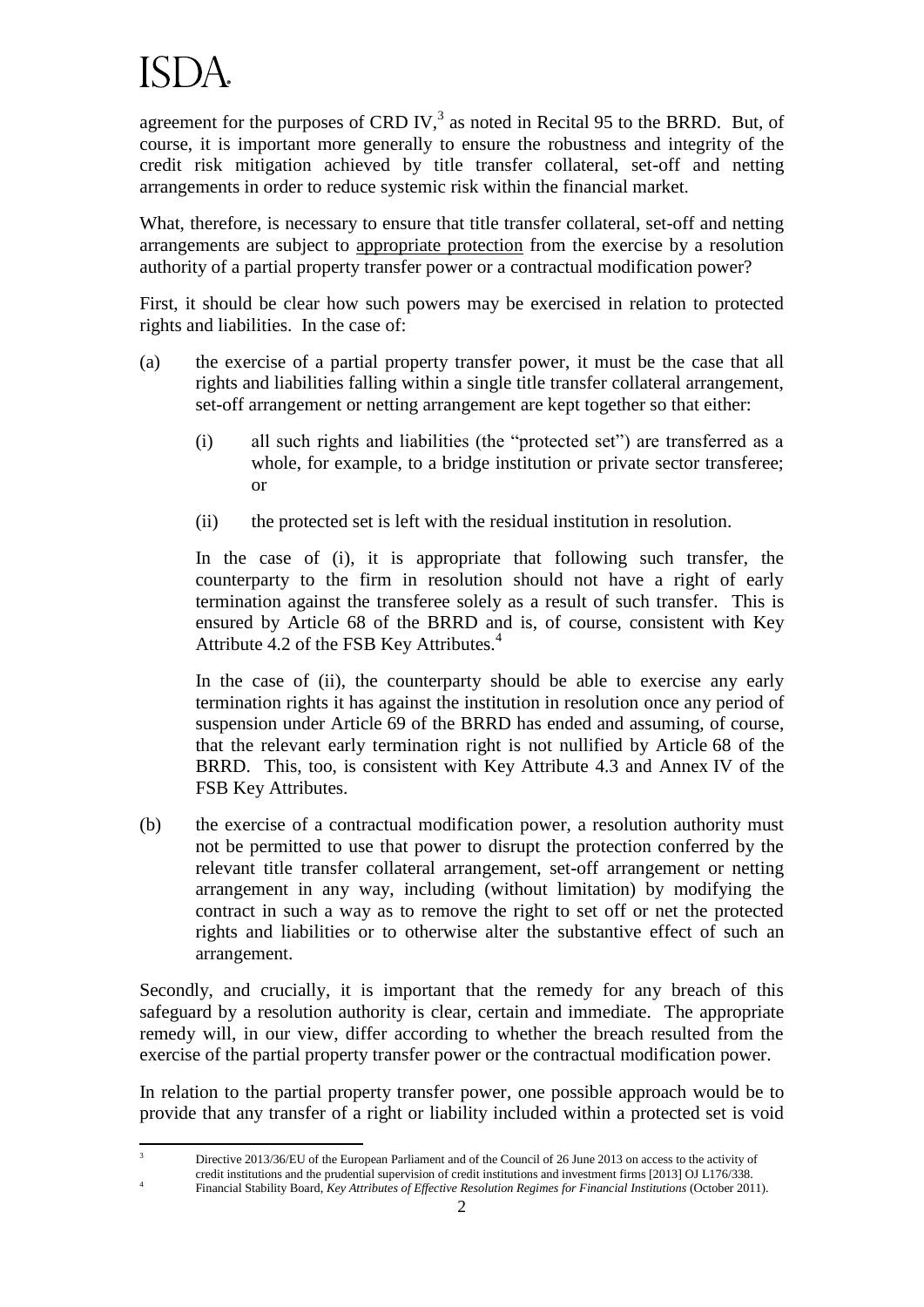# ISDA.

 $\overline{5}$ 

unless the whole of the protected set is transferred. Where, however, the transfer is part of a larger transfer of rights and liabilities by the resolution authority, this approach might cast doubt on the whole of the transfer, even though most of the rights and liabilities being transferred are not protected by a title transfer collateral, set-off or netting arrangement.

A better approach would therefore be not to provide that the transfer is void but instead that any right or liability so transferred is transferred subject to the operation of the set-off or netting under the relevant title transfer collateral, $\frac{5}{5}$  set-off or netting arrangement. In other words, the operation of the relevant set-off or netting would take priority over the rights of the transferee so that the transferee would receive only what remains of the relevant right or liability transferred after operation of the set-off or netting.<sup>6</sup>

An example of a remedy that would not confer sufficient legal certainty would be an administrative remedy where a counterparty affected by a partial property transfer in breach of the safeguard would be required to apply to the resolution authority or some other public body or a court or tribunal for relief from the effect of the transfer. Any such administrative remedy would take time to obtain, with an outcome that would, by its nature, be uncertain. While the correct result might ultimately be obtained, an administrative remedy of this type would almost certainly fail to satisfy the high standard of legal certainty of enforceability required, for example, under the regulatory capital requirements for netting arrangements referred to above.

In relation to the contractual modification power, the only remedy that will, in our view, be sufficiently clear, certain and immediate would be to provide that the exercise of the contractual modification power in breach of the safeguard would be void.

Although the focus of this briefing paper has been on Article 77(1), ISDA believes that the above principles, appropriately adapted, can and should be taken into account in formulating the other safeguards required to be implemented under Chapter VII of the BRRD, particularly in relation to security arrangements and structured finance arrangements.

We urge each Member State, as part of its public consultation on the implementation of the BRRD, to consult on the implementation of the safeguards in Chapter VII of the BRRD and, in particular, the safeguard to be implemented under Article 77(1). In addition, we would be happy to discuss these issues or any other issues arising under the BRRD with relevant public officials and other interested stakeholders, if that would be of assistance.

For more information, please contact Peter Werner [\(pwerner@isda.org\)](mailto:pwerner@isda.org), Senior Director.

<sup>5</sup> A title transfer collateral arrangement relies for its effect on the operation of a set-off or close-out netting provision. <sup>6</sup> An example of this approach, in the current bank resolution regime of the UK, may be found in article 11 of the Banking Act 2009 (Restriction of Partial Property Transfers) Order 2009.